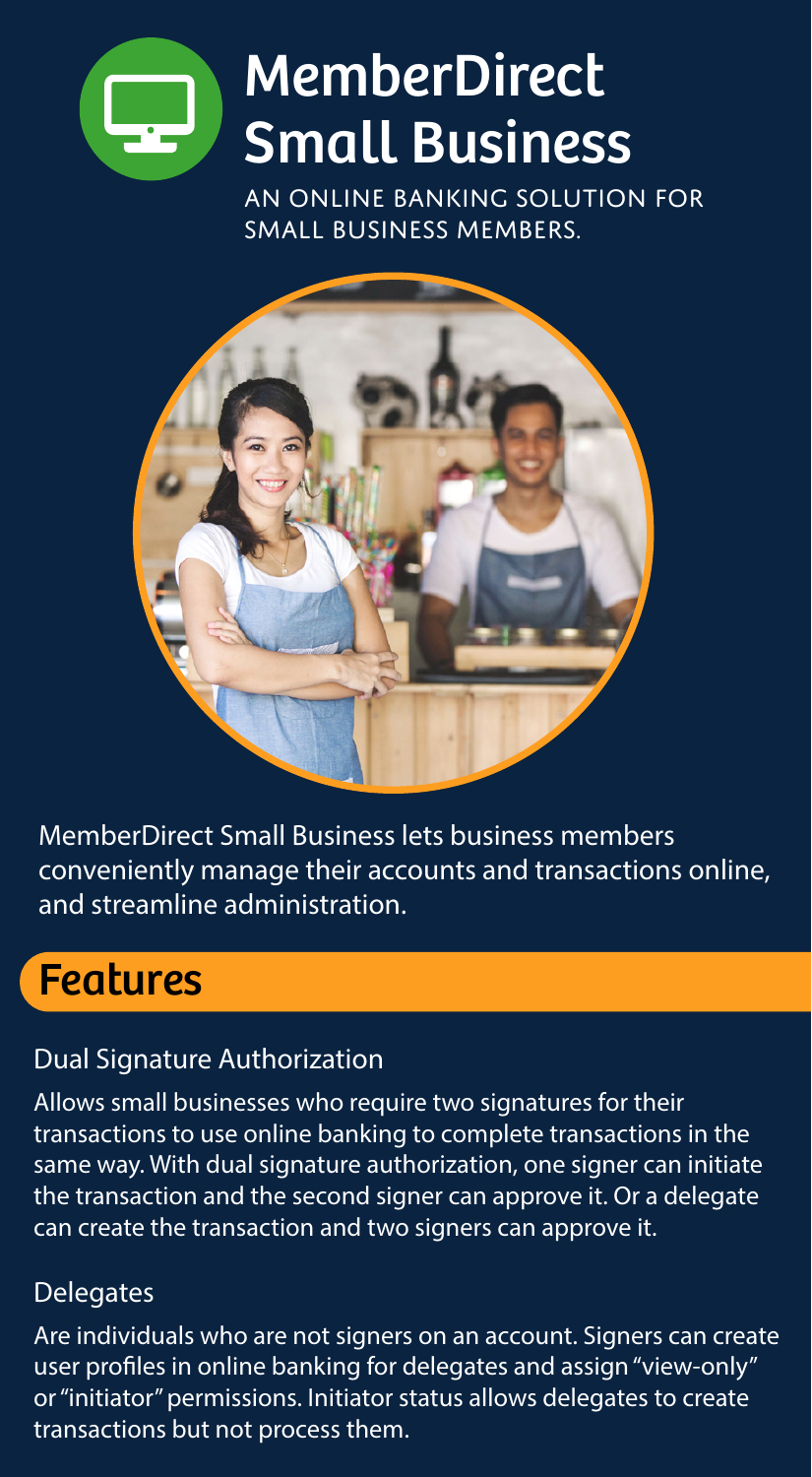# Managing Dual Signature Authorization

With Dual Signature Authorization, signers, or delegates with initiator status, can initiate transactions such as payments, transfers or e-transfers. If a signer initiates the transaction, the second signer will receive a message of a pending transaction requiring their approval. If a delegate has initiated the transaction, two signers will have to provide approval for the transaction to be processed.

#### **Alerts**

Account alerts can be set up to provide notifications to signers about transactions requiring approval, or transactions that are about to expire.

| $ightharpoonright$ My Accounts<br>▶ Payments<br>$\blacktriangleright$ Transfers<br>▶ Business Services<br>▶ Account Services<br><b>Messages and Alerts</b><br>▶ View Messages<br><b>• Manage Alerts</b><br>Manage Alerts Contacts and<br>Mobile Nicknames<br>View Alerts History<br>▶ Profile and Preferences<br>▶ Direct Alerts | Alerts<br><b>Add Contacts</b><br>You have not setup any Alerts. Get started with Alerts today with a few simple<br>steps:<br>Select an alert below<br>Select where you'd like th receive them by email or mobile phone<br>٠<br>Personalize the alerts you'd like to receive<br>٠<br>Your Active Alerts:<br>You currently do not have any active alerts. Please choose an alert in the list below.<br>Add a New Alert<br><b>All Alerts</b><br><b>Update View</b><br>Showing |  |
|----------------------------------------------------------------------------------------------------------------------------------------------------------------------------------------------------------------------------------------------------------------------------------------------------------------------------------|----------------------------------------------------------------------------------------------------------------------------------------------------------------------------------------------------------------------------------------------------------------------------------------------------------------------------------------------------------------------------------------------------------------------------------------------------------------------------|--|
|                                                                                                                                                                                                                                                                                                                                  | <b>Security Alerts</b><br><b>New Payee Alerts</b><br>Personal Access Code (PAC) Changed<br>Online Banking Account Locked Out - Incorrect response to Security Question<br><b>Online Login</b><br>Interac <sup>®</sup> Online payment authorized<br><b>Balance and Activity Alerts</b><br>Interac e-transfer <sup>®</sup> recipient added<br><b>Small Business Alerts</b><br><b>Transaction Pending Approval</b><br><b>Transaction About to Expire</b>                      |  |

# Mobile and Desktop Access

**Signers** can initiate, approve or reject transactions from a mobile device or desktop computer.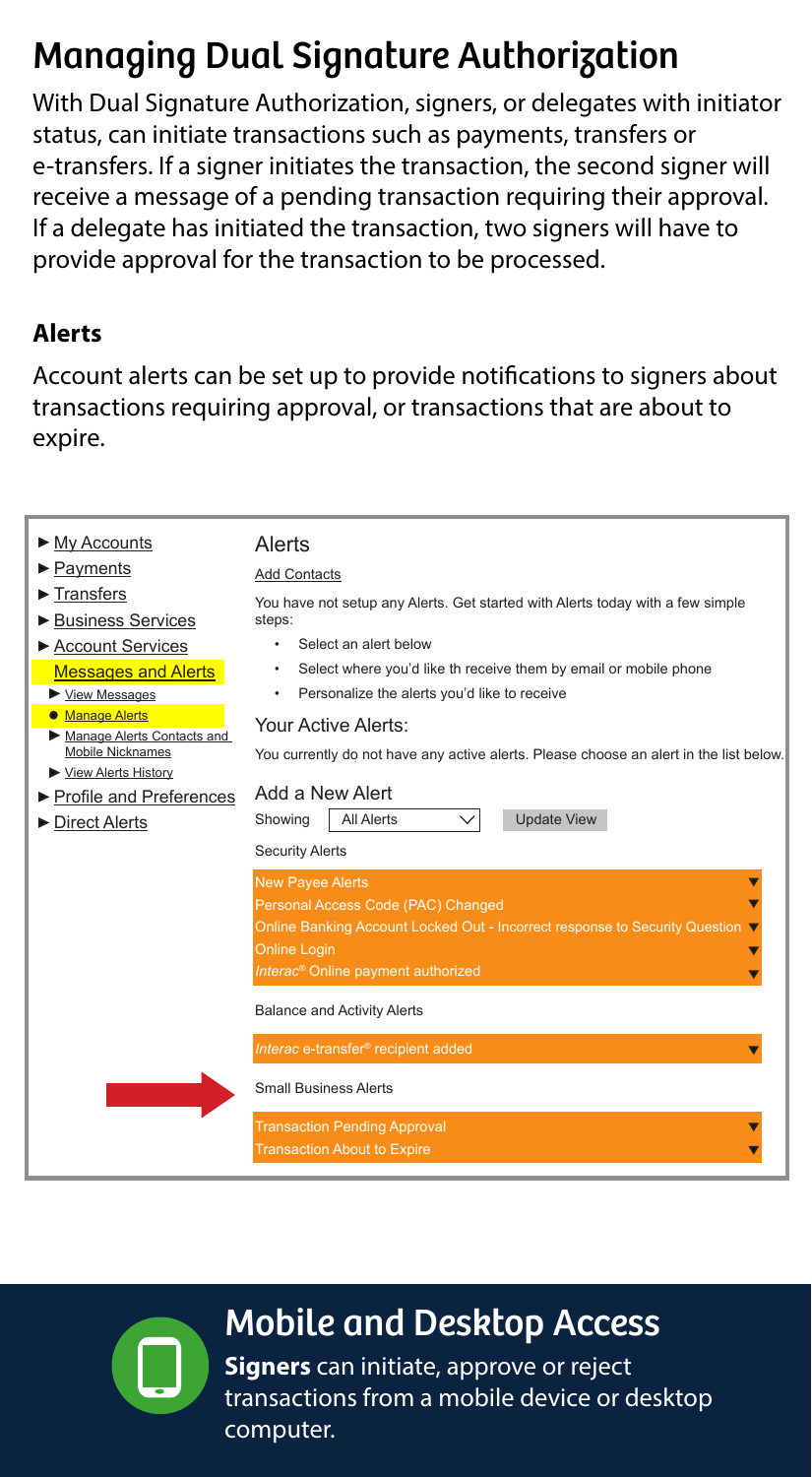### **Setting up Alerts**

- Select *Messages and Alerts* from the menu on the left
- Select *Get Started Today*
- Select the alerts under *Small Business Alerts* and complete the steps to receive alerts by email and/or text message.

### **Editing Active Alerts**

Once alerts have been set up, they can be viewed or changed on the *Manage Alerts* and *Manage Alerts Contacts and Mobile Nicknames* screens.

### **Receiving Alerts**

- When an alert is received, the recipient will have to log into online banking.
- On the *Account Summary* screen, *Messages* will appear above the accounts listing.
- Select the message to open the *Transaction Manager* where the transaction details will be shown.

| $\triangleright$ My Accounts<br>▶ View Account Activity<br>Rename Accounts<br>$\blacktriangleright$ View e-Statements<br>Statement Preferences<br>$\blacktriangleright$ Payments<br>$\blacktriangleright$ Transfers<br>▶ Business Services | <b>Account Summary</b><br>MemberCard Number: 1234567891234567891<br><b>Notifications</b><br>Messages<br>(2) Transactions require your approval<br>Membership 123456 |          |  |
|--------------------------------------------------------------------------------------------------------------------------------------------------------------------------------------------------------------------------------------------|---------------------------------------------------------------------------------------------------------------------------------------------------------------------|----------|--|
| ▶ Account Services                                                                                                                                                                                                                         | <b>Account Name</b>                                                                                                                                                 | Balance  |  |
| $\triangleright$ Messages and Alerts                                                                                                                                                                                                       | Commercial 1                                                                                                                                                        | \$100.00 |  |
| ▶ Profile and Preferences                                                                                                                                                                                                                  | Plan 24                                                                                                                                                             | \$200.00 |  |
| $\blacktriangleright$ Direct Alerts                                                                                                                                                                                                        |                                                                                                                                                                     |          |  |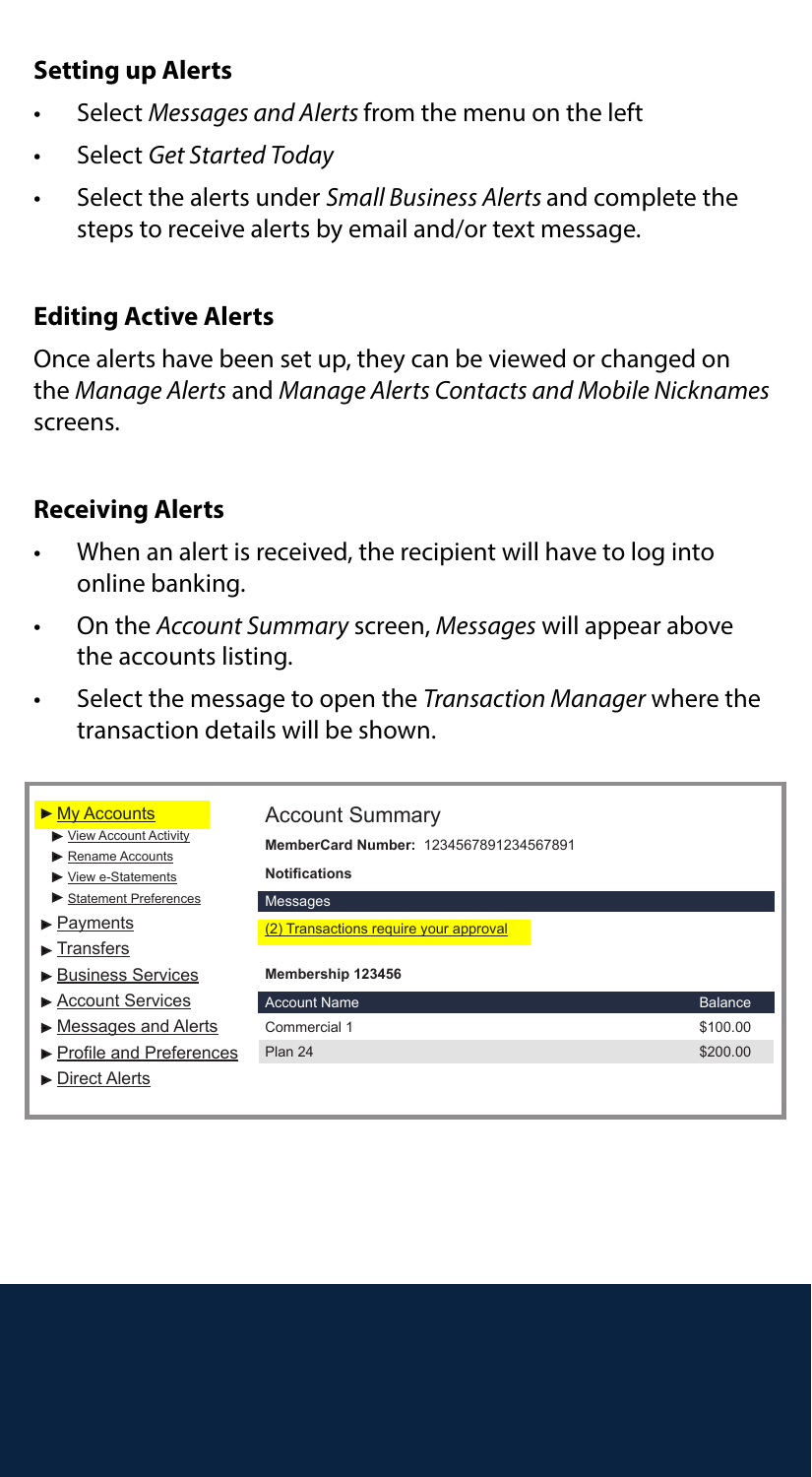# Managing Delegates

Only signers can add/delete and manage delegates. Each signer can add up to 3 delegates.

### **Adding a Delegate**

- Log into MemberDirect Small Business through online banking.
- In the menu on the left, select *Business Services,* then *Add/Modify Delegates* to open the *Delegate Manager* screen.
- Click *Add Delegate.*
- A member number will be automatically generated. It will start with a 'D' (eg. D1234567).
- Set the *Access level* and assign a temporary password. **\*Password must be 4 to 8 digits, numeric only.**
- Complete the rest of the form.
- If you would like the delegate to receive an email or text notification with their member number and their temporary password, enter an email address or mobile phone number. The member number and temporary password will be sent as two separate messages, one hour apart.

# **Editing a Delegate**

\*Signers can only edit delegates they have created, however, signers can delete another signer's delegate.

- In the *Delegate Manager*, click *Edit* to the right of the delegate's name.
- The *Edit Delegate* screen will appear. You can make changes to the following items: password, status, access level, name, notes and accounts shared.

# **Resetting a Delegate's Password**

If a delegate forgets their password, the signer who created the delegate can reset the password in the *Edit Delegate* screen.

- Enter and confirm the new password. **\*4 to 8 digits, numeric.**
- Click *submit* and confirm the change.



# Desktop Access

**Delegates** can only sign in to online banking using a desktop computer.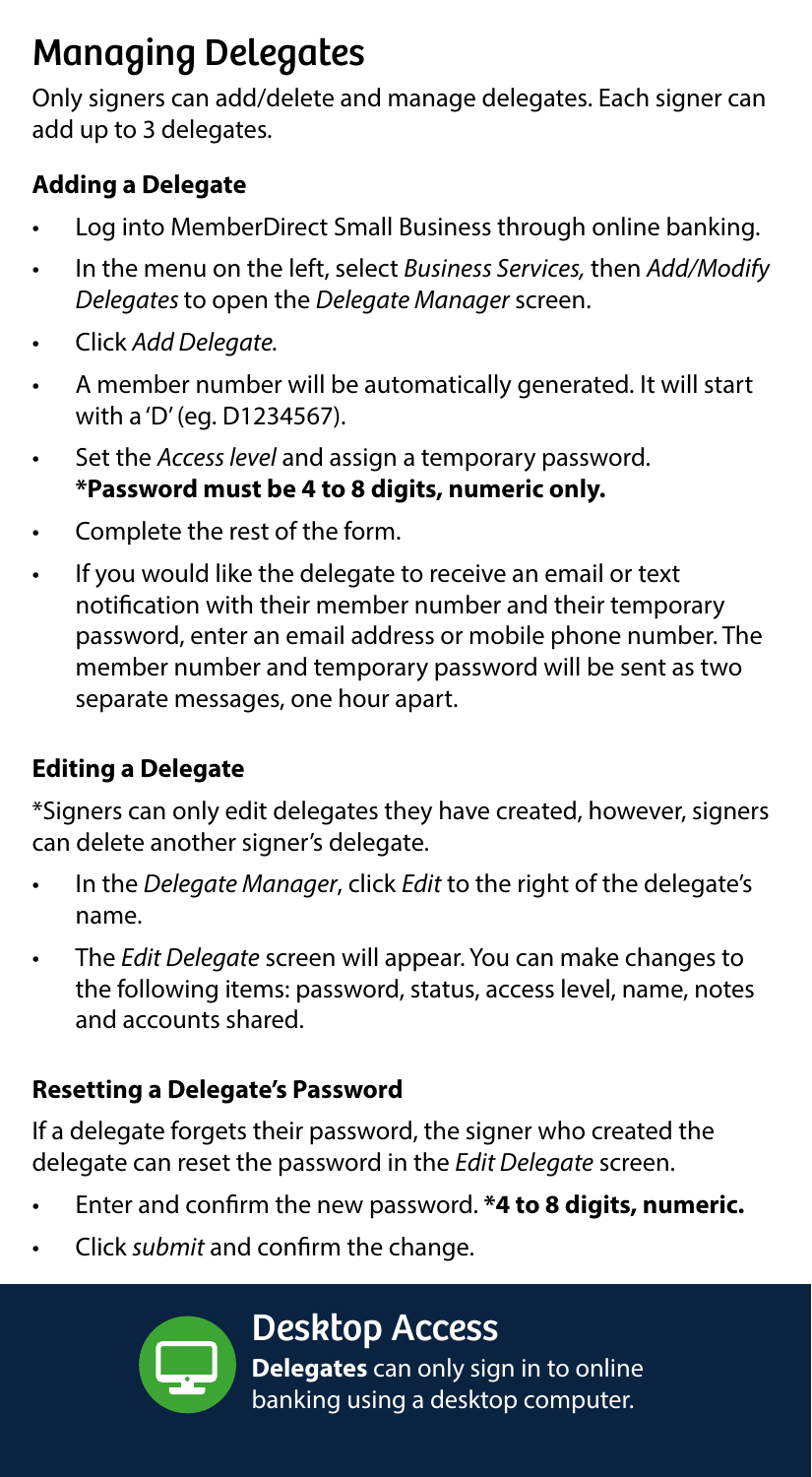#### **Resetting a Delegate's Status**

If a delegate becomes locked out of online banking after incorrectly entering their password, the signer who created the delegate can reset the status in the *Edit Delegate* screen.

- Change the *Delegate Status* from locked to active.
- Click *submit* and confirm the change.

| ► My Accounts             | Add Delegate                                                                                                                                                                                                                     |                                                                                                                                                                                                                                            |  |  |
|---------------------------|----------------------------------------------------------------------------------------------------------------------------------------------------------------------------------------------------------------------------------|--------------------------------------------------------------------------------------------------------------------------------------------------------------------------------------------------------------------------------------------|--|--|
| ► Payments                | A delegate is a user authorixed by a signing officer to have limited access to                                                                                                                                                   |                                                                                                                                                                                                                                            |  |  |
| Transfers                 | account functions as defined in the Direct Services Agreement. Please enter the<br>following information for your delegate and click Submit.                                                                                     |                                                                                                                                                                                                                                            |  |  |
| <b>Business Services</b>  |                                                                                                                                                                                                                                  |                                                                                                                                                                                                                                            |  |  |
| ▼ Add/Modify Delegates    | Personal Information                                                                                                                                                                                                             |                                                                                                                                                                                                                                            |  |  |
| ► Account Services        | Member Number                                                                                                                                                                                                                    | D1234567                                                                                                                                                                                                                                   |  |  |
| Messages and Alerts       | *Access Level                                                                                                                                                                                                                    | Read-only - View accounts only<br>$\left( \ \right)$                                                                                                                                                                                       |  |  |
| ▶ Profile and Preferences |                                                                                                                                                                                                                                  | Initiator - View accounts and initiate transactions<br>()                                                                                                                                                                                  |  |  |
| Direct Alerts             | *Temporary Password                                                                                                                                                                                                              |                                                                                                                                                                                                                                            |  |  |
|                           | *Confirm Password                                                                                                                                                                                                                |                                                                                                                                                                                                                                            |  |  |
|                           | *First Name                                                                                                                                                                                                                      |                                                                                                                                                                                                                                            |  |  |
|                           | Initial                                                                                                                                                                                                                          |                                                                                                                                                                                                                                            |  |  |
|                           | *Last Name                                                                                                                                                                                                                       |                                                                                                                                                                                                                                            |  |  |
|                           | <b>Notes</b>                                                                                                                                                                                                                     |                                                                                                                                                                                                                                            |  |  |
|                           |                                                                                                                                                                                                                                  |                                                                                                                                                                                                                                            |  |  |
|                           |                                                                                                                                                                                                                                  |                                                                                                                                                                                                                                            |  |  |
|                           |                                                                                                                                                                                                                                  |                                                                                                                                                                                                                                            |  |  |
|                           | <b>Contact Method</b>                                                                                                                                                                                                            |                                                                                                                                                                                                                                            |  |  |
|                           | Please enter a business phone number for SMS text, a business email, or both<br>for a login notification to be sent to your delegate. A text message and/or email<br>containing login information will be sent to your delegate. |                                                                                                                                                                                                                                            |  |  |
|                           | Phone Number                                                                                                                                                                                                                     |                                                                                                                                                                                                                                            |  |  |
|                           | Please re-enter phone<br>number                                                                                                                                                                                                  |                                                                                                                                                                                                                                            |  |  |
|                           | Carrier (*required if phone<br>number entered above)                                                                                                                                                                             | Select a Carrier                                                                                                                                                                                                                           |  |  |
|                           | <b>Email Address</b>                                                                                                                                                                                                             |                                                                                                                                                                                                                                            |  |  |
|                           | Please re-enter email<br>address                                                                                                                                                                                                 |                                                                                                                                                                                                                                            |  |  |
|                           |                                                                                                                                                                                                                                  | I confirm that I have obtained express consent from the delegate named above<br>for the collection, use, and disclosure of the delegate's phone number and/or<br>email address, as applicable, in connection with this login notification. |  |  |